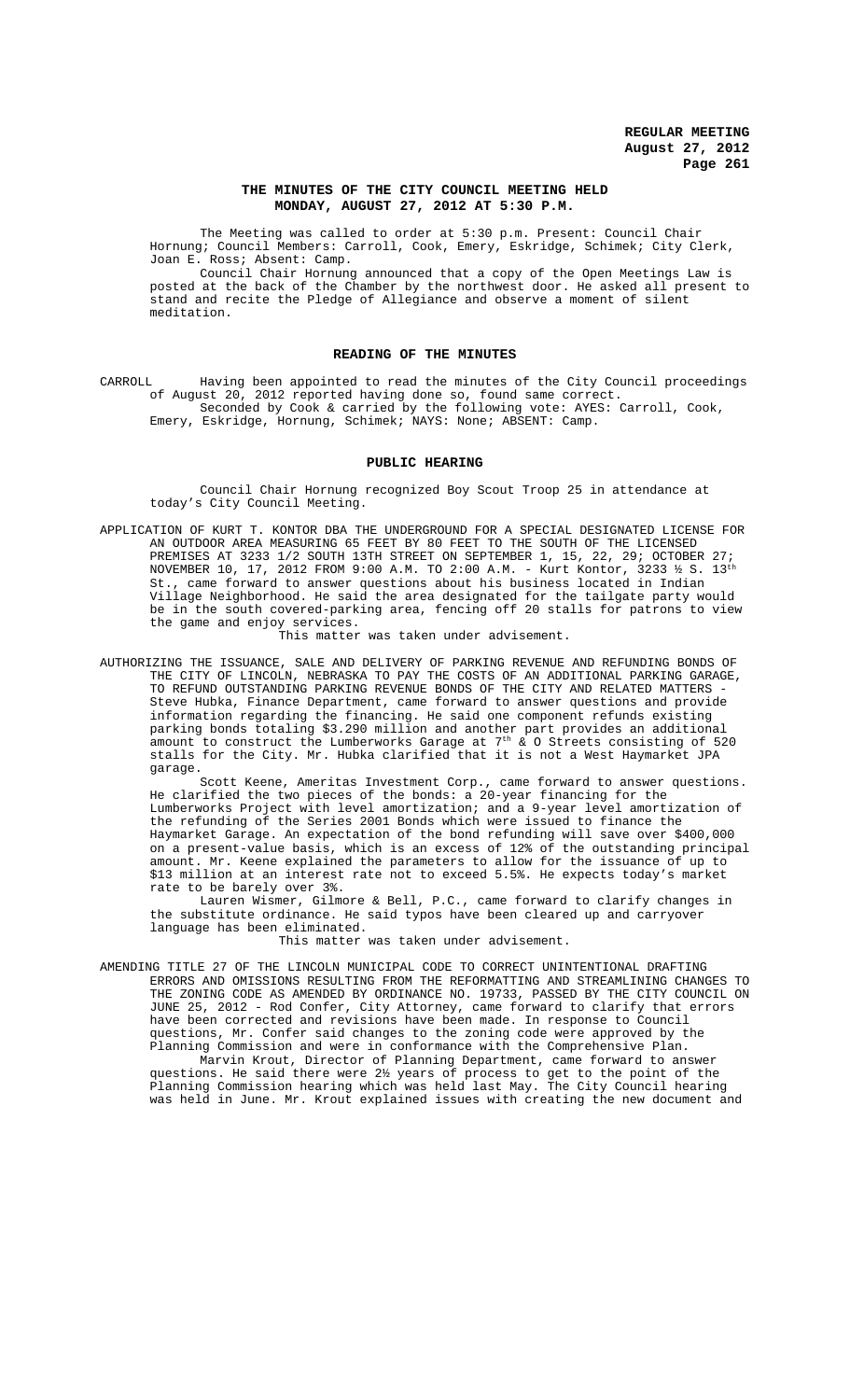its conversion from one program to another. He assured Council that in working with Chief Assistant City Attorney Rick Peo through the whole process, it was determined that these changes were technical corrections and were never advertised as changes.

This matter was taken under advisement.

APPROVING A MULTI-YEAR CITY OF LINCOLN CONSTRUCTION MANAGEMENT SYSTEM UPGRADE BETWEEN THE CITY OF LINCOLN AND AURIGO SOFTWARE TECHNOLOGIES, INC. FOR ITS ENGINEERING SERVICES CONSTRUCTION CONTRACT MANAGEMENT SOFTWARE FOR A FOUR YEAR TERM - Bob Walla, Asst. Purchasing Agent, came forward to provide a breakdown of the construction-management software used by Public Works/Engineering Services. Mr. Walla explained the sequence of steps for construction projects leading to the issuance of bids, estimates and final construction documents. This matter was taken under advisement.

APPROVING AMENDMENT TO BID NO. 10-163 CONTRACT AGREEMENT BETWEEN THE CITY OF LINCOLN AND LINCOLN WINWATER WORKS COMPANY FOR THE ANNUAL REQUIREMENTS OF FABRICATED TAPPING SLEEVES FOR AN ADDITIONAL TWO YEAR TERM;

APPROVING AMENDMENT TO BID NO. 10-160 CONTRACT AGREEMENT BETWEEN THE CITY OF LINCOLN AND LINCOLN WINWATER WORKS COMPANY FOR THE ANNUAL REQUIREMENTS OF CLOW FIRE HYDRANT PARTS FOR AN ADDITIONAL TWO YEAR TERM;

APPROVING THREE UNIT PRICE CONTRACTS BETWEEN THE CITY OF LINCOLN, LANCASTER COUNTY, PUBLIC BUILDING COMMISSION AND MWE SERVICES, INC., NGC GROUP, INC. AND DAVID WOOD CONSTRUCTION, INC. FOR GENERAL CONSTRUCTION PROJECTS LESS THAN \$25,000 PURSUANT TO BID NO. 12-143 FOR FOUR YEAR TERMS - Bob Walla, Asst. Purchasing Agent, came forward to answer questions. He said tapping sleeves and hydrant parts are kept in an inventory for water use when necessary. Mr. Walla said the advantage to having unit price contracts with companies is that following a quote, departments can get started on construction projects right away and not have to wait for a bid process.

This matter was taken under advisement.

ACCEPTING THE REPORT OF NEW AND PENDING CLAIMS AGAINST THE CITY AND APPROVING DISPOSITION OF CLAIMS SET FORTH FOR THE PERIOD OF AUGUST 1 - 15, 2012 - Ella Dominguez, address not given, came forward to discuss the damage to her vehicle from a fallen tree limb. She claims the tree was diseased and not healthy as it was determined by Forestry Division.

Rod Confer, City Attorney, came forward to answer questions about an incident involving the branch of a locust tree on public right-of-way that fell on Ms. Dominquez' car on July 23, 2012. Mr. Confer said Parks & Recreation looked at the tree which had been trimmed in 2005. He said the City is only liable if it was aware of a problem that could cause damage and did not correct it. Forestry attributed the tree leader to be brittle from the current drought, not from disease or a defect.

Clinton Brooks, address not given, came forward to discuss issues unrelated to his original claim against the City. He said County Corrections did not provide medical attention to him when he was incarcerated.

Rod Confer, City Attorney, clarified Mr. Brooks' claim which was reviewed by City Law Department. Mr. Confer said Mr. Brooks claimed that on August 3, 2012, he was in the court house in a restricted area and was pushed by a lady who ordered him to go another direction. A police officer was called and arrived on the scene but refused to issue a citation to the lady. Under police discretion, it was determined that the lady was merely trying to protect the building. City Attorney recommended denial due to an exemption for discretionary functions under the Political Subdivision Tort Claims Act.

Council Member Emery inquired if there was another avenue for cases in which monetary compensation was not the issue.

In response, Mr. Confer said that Mr. Brooks has filed a complaint with the Citizens Police Advisory Board. Mr. Brooks reported he is in the process of suing the City; therefore, the complaint cannot be heard because the law suit deprives the Citizen Police Advisory Board of jurisdiction. Mr. Confer said Mr. Brooks has sued the City before. City Attorney is denying the claim so Mr. Brooks can bring forth his law suit.

Council Member Eskridge clarified Mr. Brooks' testimony before City Council regarding medical service in jail.

Mr. Confer said Mr. Brooks did not file a claim against the City for the issue he spoke about. Mr. Confer said if the jail did not provide him with medical attention, that would be a claim against the County.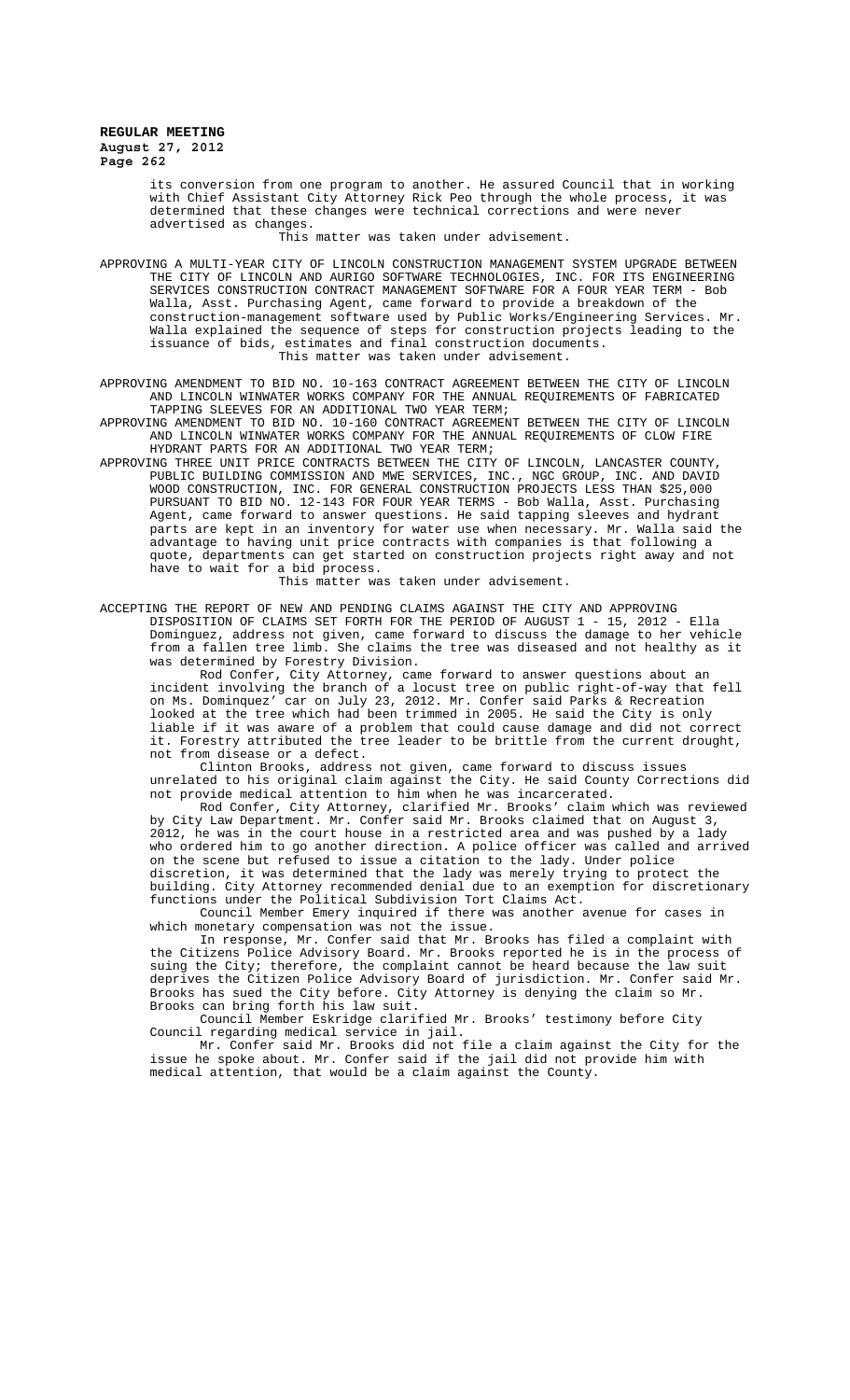Council Chair Hornung allowed Mr. Brooks to come forward and clear up his testimony as it related to the claim against the City.

Mr. Brooks came forward to recount the details of the incident on August 3. He felt that he was the victim when a woman blocked him from reentering the court house through the secure exit to retrieve his pen from the third floor. He felt an officer was aggressive with him so he filed a complaint with the Mayor. This matter was taken under advisement.

A RESOLUTION TO APPROVE THE LABOR CONTRACT BETWEEN THE CITY OF LINCOLN AND THE LINCOLN M CLASS EMPLOYEES ASSOCIATION TO BE EFFECTIVE AUGUST 16, 2012 THROUGH AUGUST 31, 2014 - Doug McDaniel, Director of Personnel, came forward to answer questions about the Management group. He said it is a two-year agreement which coincides with the biennial budget. The first year is a 1.75% increase with downward adjustments to the longevity rates within the agreement itself. This matter was taken under advisement.

# **COUNCIL ACTION**

#### **REPORTS OF CITY OFFICERS**

CLERK'S LETTER AND MAYOR'S APPROVAL OF RESOLUTIONS AND ORDINANCES PASSED BY THE CITY COUNCIL ON AUGUST 13, 2012 - CLERK presented said report which was placed on file in the Office of the City Clerk. **(27-1)**

#### **PETITIONS & COMMUNICATIONS**

REFERRALS TO THE PLANNING DEPARTMENT:

<u>Change of Zone No. 12026HP</u> - Requested by NeighborWorks Lincoln from R-6 Residential District to R-6 Residential District Historic Landmark on property generally located at the northwest corner of North 26th Street and Q Street. Change of Zone No. 12027 - Requested by Fox Hollow, LLC from AGR Agricultural Residential District to R-3 Residential District on property generally located at South 84th Street and Amber Hill Road.

Special Permit No. 1884B - Requested by New Cingular Wireless PCS for an amendment to extend the height of an extension to an existing wireless facility on property generally located at South 17th Street and Washington Street. Special Permit No. 12010A - Requested by Russell Remodeling for an amendment to the Cech Addition Community Unit Plan to allow a rear porch in the rear yard setback on property generally located at South 40th Street and Pioneers Boulevard (4010 Clifford Drive).

Special Permit No. 12030 - Requested by Neighbor Works Lincoln for Historic Preservation, for restoration and improvements to the property for offices, an educational center and meeting space for neighborhood support organizations generally located at the northwest corner of North 26th Street and Q Street.

PLACED ON FILE IN THE OFFICE OF THE CITY CLERK: Administrative Amendment No. 12017 to Change of Zone No. 05054A, Prairie Village North Planned Unit Development, approved by the Planning Director on August 14, 2012 requested by Starostka-Lewis, LLC to show a final lot layout for lots along Rawhide Drive and show a new street (Mustang Drive) between Rawhide Drive and North 91st Street. Property is generally located at North 84th Street and Adams Street.

#### **MISCELLANEOUS REFERRALS - NONE**

#### **LIQUOR RESOLUTIONS**

APPLICATION OF KURT T. KONTOR DBA THE UNDERGROUND FOR A SPECIAL DESIGNATED LICENSE FOR AN OUTDOOR AREA MEASURING 65 FEET BY 80 FEET TO THE SOUTH OF THE LICENSED PREMISES AT 3233 1/2 SOUTH 13TH STREET ON SEPTEMBER 1, 15, 22, 29; OCTOBER 27; NOVEMBER 10, 17, 2012 FROM 9:00 A.M. TO 2:00 A.M. - CLERK read the following resolution, introduced by Doug Emery, who moved its adoption: A-86976 BE IT RESOLVED by the City Council of the City of Lincoln, Nebraska: That after hearing duly had as required by law, consideration of the facts of this application, the Nebraska Liquor Control Act, and the pertinent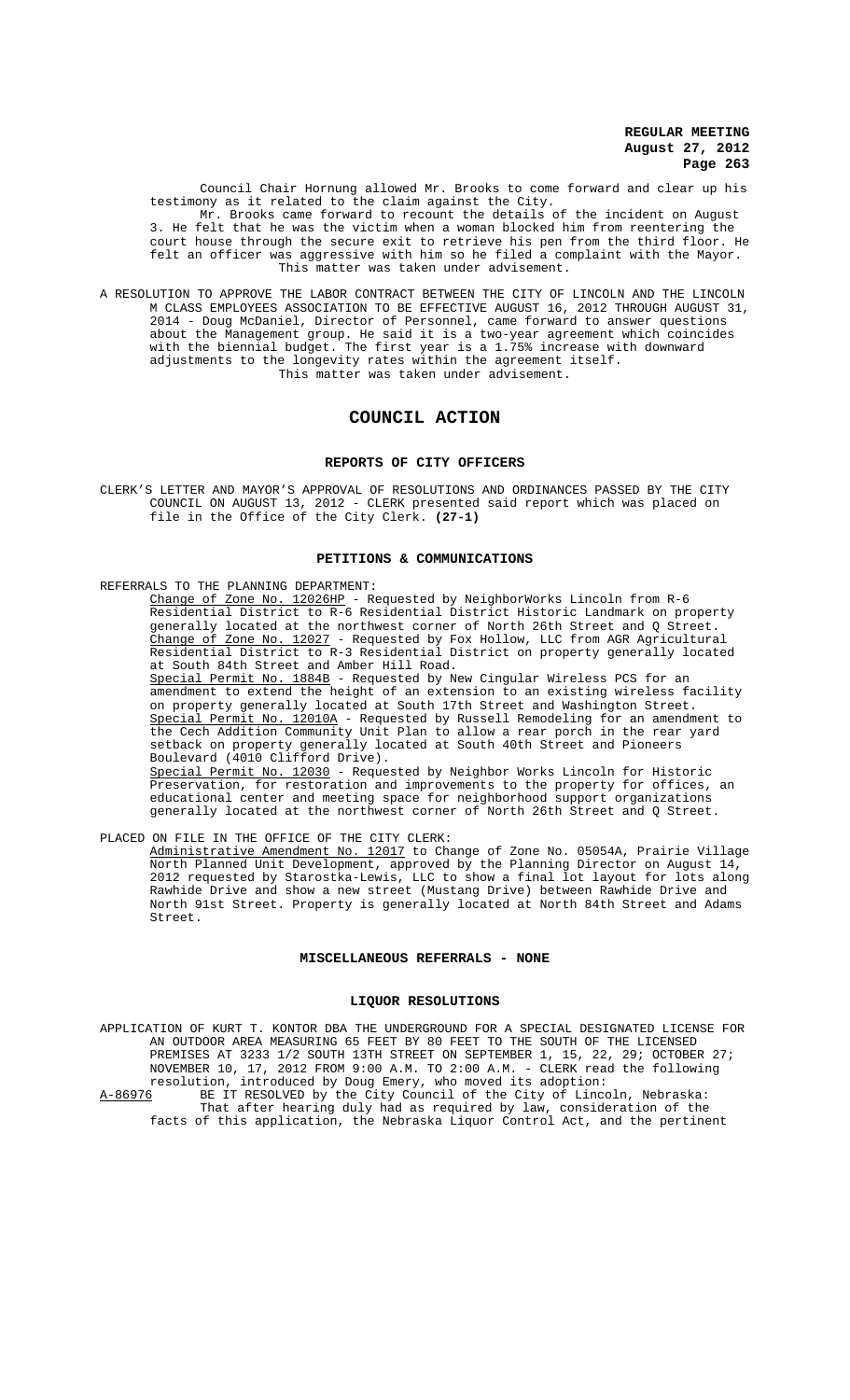> City ordinances, the City Council recommends that the application of Kurt and Kristine Kontor dba The Underground for a Class "C" liquor license at 3233 1/2 South 13th Street, Lincoln, Nebraska, for the license period ending October 31, 2012, be approved with the condition that:<br>1. Applicant must successfully c

Applicant must successfully complete the responsible beverage server training course required by Section 5.04.035 of the Lincoln Municipal Code within 30 days of approval of this resolution.

2. The premises must comply in every respect with all city and state regulations.

The City Clerk is directed to transmit a copy of this resolution to the Nebraska Liquor Control Commission.

Introduced by Doug Emery

Seconded by Carroll & carried by the following vote: AYES: Carroll, Cook, Emery, Eskridge, Hornung, Schimek; NAYS: None; ABSENT: Camp.

## **ORDINANCES - 2ND READING & RELATED RESOLUTIONS (as required)**

- AUTHORIZING THE ISSUANCE, SALE AND DELIVERY OF PARKING REVENUE AND REFUNDING BONDS OF THE CITY OF LINCOLN, NEBRASKA TO PAY THE COSTS OF AN ADDITIONAL PARKING GARAGE, TO REFUND OUTSTANDING PARKING REVENUE BONDS OF THE CITY AND RELATED MATTERS - CLERK read an ordinance, introduced by Doug Emery, authorizing and providing for the issuance, sale and delivery of not to exceed \$13,000,000 parking revenue and refunding bonds, series 2012, in one or more series for the purpose of (A) providing for the payment and redemption of all or a portion of the City's \$3,290,000 outstanding principal amount of parking revenue bonds series 2001, and (B) paying all or part of the cost of certain additional parking improvements; limiting payment of the series 2012 bonds solely to certain specified sources; making certain pledges, covenants, and agreements to secure the series 2012 bonds; directing the manner of sale of the series 2012 bonds; delegating, authorizing, and directing the Finance Director or the City Controller to exercise his or her own independent judgement and absolute discretion in (1) determining, fixing, and finalizing the principal amount of each series of series 2012 bonds and principal maturities thereof, rates of interest and other terms and provisions of each series of the series 2012 bonds and (2) determining and fixing the terms and provisions of such documents; and related matters, the second time.
- AMENDING TITLE 27 OF THE LINCOLN MUNICIPAL CODE TO CORRECT UNINTENTIONAL DRAFTING ERRORS AND OMISSIONS RESULTING FROM THE REFORMATTING AND STREAMLINING CHANGES TO THE ZONING CODE AS AMENDED BY ORDINANCE NO. 19733, PASSED BY THE CITY COUNCIL ON JUNE 25, 2012 - CLERK read an ordinance, introduced by Doug Emery, amending Title 27 of the Lincoln Municipal Code to correct unintentional drafting errors and omissions resulting from the reformatting and streamlining changes of the Zoning Code as amended by Ordinance No. 19733, passed by the City Council for the City of Lincoln on June 25, 2012, by amending Section 27.06.090 to insert the correct use group characteristics for the Utilities Use Group; by amending Section 27.06.170 to correctly designate that cabinet shops or stores are a permitted use not a permitted conditional use in the H-3 zoning district; by amending Section 27.62.100 to include the omitted provisions that in the I-1 zoning district retail sales and services are a permitted conditional use and shall not occupy more than 20,000 square feet of floor area per business; by amending Section 27.63.240 to include the omitted provision that retail sales and services of over 20,000 square feet of floor area may be allowed as a permitted special use in the I-2 zoning district; by amending Section 27.72.070 to include omitted side and rear yard requirements in the I-1, I-2 and I-3 zoning districts; by adding an omitted new section numbered 27.72.090 to Chapter 27.72 (Height and Lot Regulations) to allow outdoor recreation areas to be located in any yard provided all structures requiring building permits meet setback requirements; and repealing Sections 27.06.090, 27.62.100, 27.63.240, and 27.72.070 of the Lincoln Municipal Code as hitherto existing, the second time.

### **PUBLIC HEARING - RESOLUTIONS**

APPROVING A MULTI-YEAR CITY OF LINCOLN CONSTRUCTION MANAGEMENT SYSTEM UPGRADE BETWEEN THE CITY OF LINCOLN AND AURIGO SOFTWARE TECHNOLOGIES, INC. FOR ITS ENGINEERING SERVICES CONSTRUCTION CONTRACT MANAGEMENT SOFTWARE FOR A FOUR YEAR TERM - CLERK read the following resolution, introduced by Doug Emery, who moved its adoption: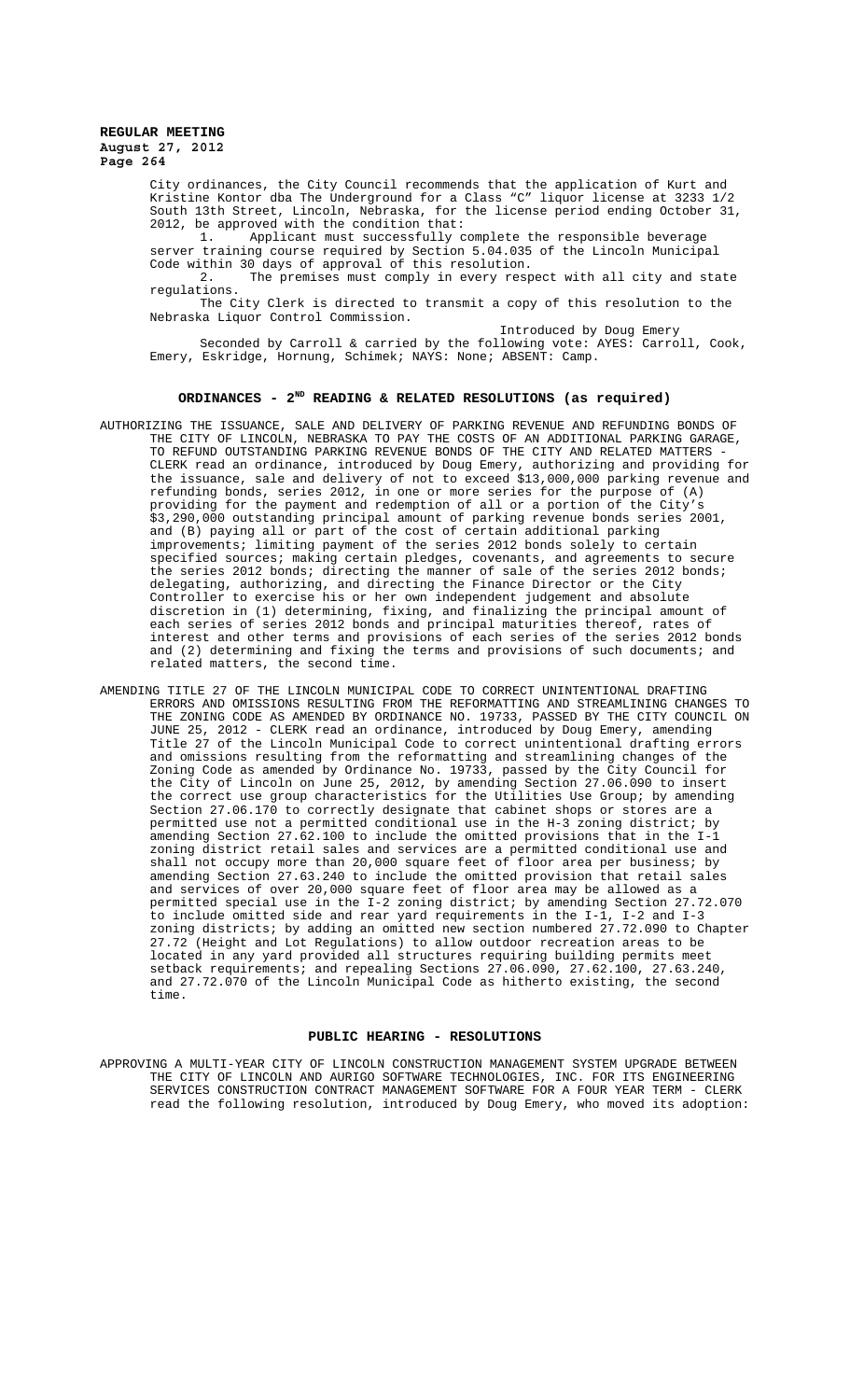A-86977 BE IT RESOLVED by the City Council of the City of Lincoln, Nebraska: That the multi-year City of Lincoln Construction Management System Upgrade between the City of Lincoln and Aurigo Software Technologies, Inc. for its Engineering Services construction contract management software for a four year term, in accordance with the terms and conditions contained in said contract, is hereby approved and the Mayor is authorized to execute the same on behalf of the City of Lincoln.

Introduced by Doug Emery Seconded by Carroll & carried by the following vote: AYES: Carroll, Cook, Emery, Eskridge, Hornung, Schimek; NAYS: None; ABSENT: Camp.

APPROVING AMENDMENT TO BID NO. 10-163 CONTRACT AGREEMENT BETWEEN THE CITY OF LINCOLN AND LINCOLN WINWATER WORKS COMPANY FOR THE ANNUAL REQUIREMENTS OF FABRICATED TAPPING SLEEVES FOR AN ADDITIONAL TWO YEAR TERM - CLERK read the following resolution, introduced by Doug Emery, who moved its adoption:<br>A-86978 BE IT RESOLVED by the City Council of the City of Linco

A-86978 BE IT RESOLVED by the City Council of the City of Lincoln, Nebraska: That the Amendment to Agreement for the Annual Requirements of Fabricated Tapping Sleeves, pursuant to Bid No. 10-163, between the City of Lincoln and Lincoln Winwater Works Company for an additional two year term from August 1, 2012 through July 31, 2014, upon the terms and conditions as set forth in said Amendment to Agreement, is hereby approved and the Mayor is authorized to execute the same on behalf of the City of Lincoln.

Introduced by Doug Emery Seconded by Carroll & carried by the following vote: AYES: Carroll, Cook, Emery, Eskridge, Hornung, Schimek; NAYS: None; ABSENT: Camp.

APPROVING AMENDMENT TO BID NO. 10-160 CONTRACT AGREEMENT BETWEEN THE CITY OF LINCOLN AND LINCOLN WINWATER WORKS COMPANY FOR THE ANNUAL REQUIREMENTS OF CLOW FIRE HYDRANT PARTS FOR AN ADDITIONAL TWO YEAR TERM - CLERK read the following

resolution, introduced by Doug Emery, who moved its adoption:<br>A-86979 BE IT RESOLVED by the City Council of the City of Linco A-86979 BE IT RESOLVED by the City Council of the City of Lincoln, Nebraska: That the Amendment to Agreement for the Annual Requirements of Clow Fire Hydrant Parts, pursuant to Bid No. 10-160, between the City of Lincoln and Lincoln Winwater Works Company for an additional two year term from August 1, 2012 through July 31, 2014, upon the terms and conditions as set forth in said Amendment to Agreement, is hereby approved and the Mayor is authorized to execute the same on behalf of the City of Lincoln.

Introduced by Doug Emery Seconded by Carroll & carried by the following vote: AYES: Carroll, Cook, Emery, Eskridge, Hornung, Schimek; NAYS: None; ABSENT: Camp.

APPROVING THREE UNIT PRICE CONTRACTS BETWEEN THE CITY OF LINCOLN, LANCASTER COUNTY, PUBLIC BUILDING COMMISSION AND MWE SERVICES, INC., NGC GROUP, INC. AND DAVID WOOD CONSTRUCTION, INC. FOR GENERAL CONSTRUCTION PROJECTS LESS THAN \$25,000 PURSUANT TO BID NO. 12-143 FOR FOUR YEAR TERMS - CLERK read the following resolution, introduced by Doug Emery, who moved its adoption:

A-86980 BE IT RESOLVED by the City Council of the City of Lincoln, Nebraska: That the three attached Contract Agreements between the City of Lincoln, Lancaster County, the Lincoln-Lancaster County Public Building Commission and MWE Services, Inc., NGC Group, Inc. and David Wood Construction, Inc. for unit pricing of General Construction Projects less than \$25,000, pursuant to Bid No. 12-143 for four-year terms, upon the terms as set forth in said Contract Agreements, is hereby approved and the Mayor is authorized to execute the same on behalf of the City of Lincoln.

Introduced by Doug Emery Seconded by Carroll & carried by the following vote: AYES: Carroll, Cook, Emery, Eskridge, Hornung, Schimek; NAYS: None; ABSENT: Camp.

ACCEPTING THE REPORT OF NEW AND PENDING CLAIMS AGAINST THE CITY AND APPROVING DISPOSITION OF CLAIMS SET FORTH FOR THE PERIOD OF AUGUST 1 - 15, 2012 - CLERK read the following resolution, introduced by Doug Emery, who moved its adoption:

A-86981 BE IT RESOLVED by the City Council of the City of Lincoln, Nebraska: That the claims listed in the attached report, marked as Exhibit "A", dated August 16, 2012, of various new and pending tort claims filed against the City of Lincoln with the Office of the City Attorney or the Office of the City Clerk, as well as claims which have been disposed of, are hereby received as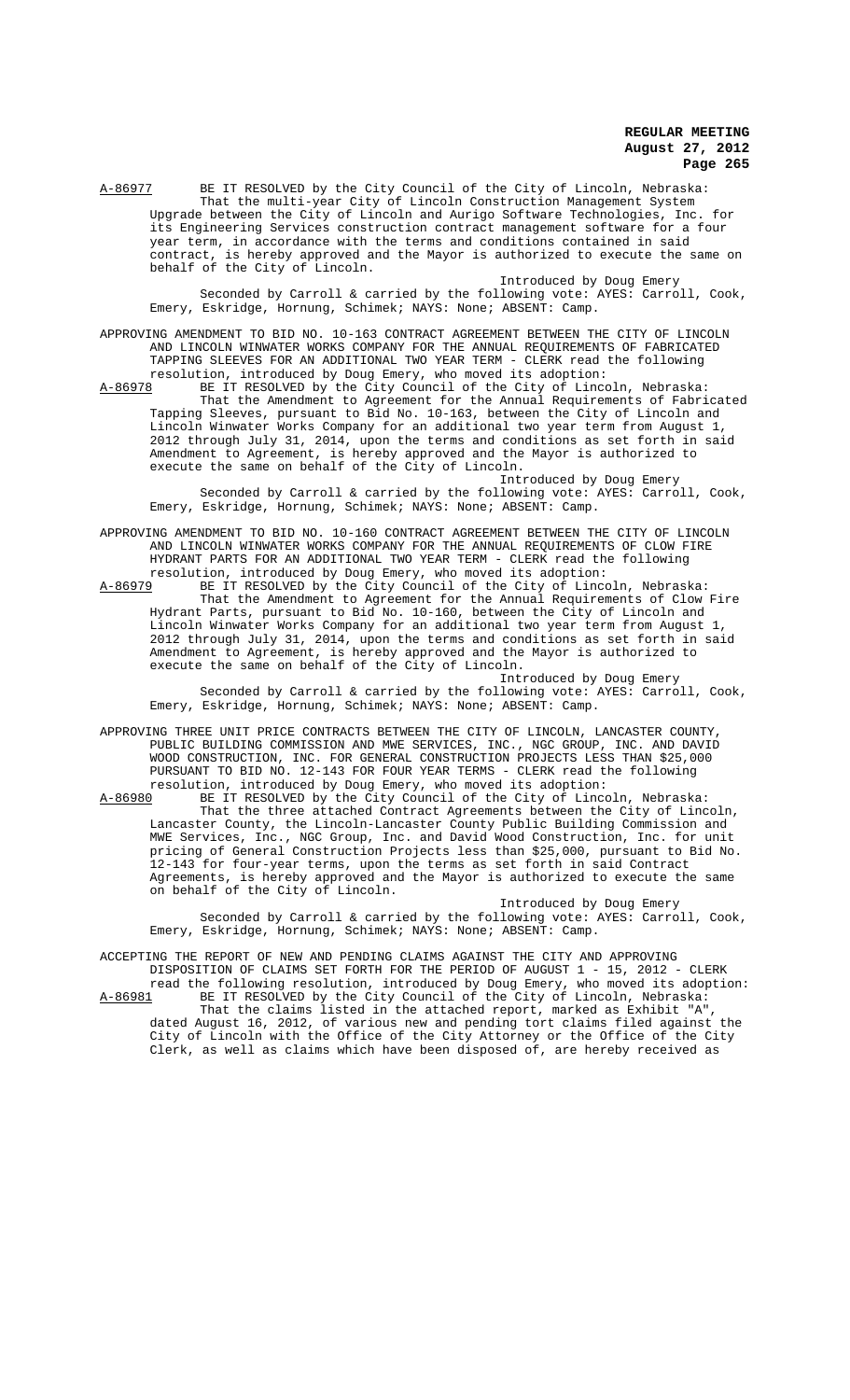> required by Neb. Rev. Stat. § 13-905 (Reissue 1997). The dispositions of claims by the Office of the City Attorney, as shown by the attached report, are hereby approved:

| DENIED                |             | ALLOWED/SETTLED CLAIMS          |          |  |
|-----------------------|-------------|---------------------------------|----------|--|
| Minerva Martinez      | \$50,000.00 | Christopher Wildman \$15,000.00 |          |  |
| Rogene Godeker        | 75.00       | Angela & Kristopher McCoy       |          |  |
|                       |             | o/b/o Kaden McCoy               | 713.84   |  |
| Nancy A. Colwell      | NAS*        | Michael & Shelia Knowlin/       |          |  |
|                       |             | Farmers Mutual                  | 1,679.52 |  |
| David Erickson        | 82.64       | Bena Properties LLC             | 2,788.08 |  |
| Kim Haubold           | 166.70      | Aaron Bertels                   | 6,598.79 |  |
| Ella Dominquez        | 3,227.33    | Iowa Mutual Insurance Co.       | 5,000.00 |  |
| R. Brad Harse         | 109.12      |                                 |          |  |
| Clinton Brooks        | NAS*        |                                 |          |  |
| * No Amount Specified |             |                                 |          |  |

The City Attorney is hereby directed to mail to the various claimants listed herein a copy of this resolution which shows the final disposition of their claim. Introduced by Doug Emery

Seconded by Carroll & carried by the following vote: AYES: Carroll, Cook, Emery, Eskridge, Hornung, Schimek; NAYS: None; ABSENT: Camp.

A RESOLUTION TO APPROVE THE LABOR CONTRACT BETWEEN THE CITY OF LINCOLN AND THE LINCOLN M CLASS EMPLOYEES ASSOCIATION TO BE EFFECTIVE AUGUST 16, 2012 THROUGH AUGUST 31, 2014 - CLERK read the following resolution, introduced by Doug Emery, who moved its adoption:<br>A-86982 BE

A-86982 BE IT RESOLVED by the City Council of the City of Lincoln, Nebraska: That the attached labor contract between the City of Lincoln and the Lincoln "M" Class Employees Association, to be effective August 20, 2012 through August 31, 2014, is hereby approved, and the Mayor is authorized to execute the same on behalf of the City.

Introduced by Doug Emery Seconded by Carroll & carried by the following vote: AYES: Carroll, Cook, Emery, Eskridge, Hornung, Schimek; NAYS: None; ABSENT: Camp.

## **ORDINANCE - 3RD READING & RELATED RESOLUTIONS (as required)**

COMP. PLAN CONFORMANCE 12008 – DECLARING APPROXIMATELY .16 ACRES OF PROPERTY GENERALLY LOCATED SOUTHWEST OF SOUTH 21ST STREET AND O STREET; .03 ACRES OF PROPERTY GENERALLY LOCATED SOUTHWEST OF SOUTH ANTELOPE VALLEY PARKWAY AND M STREET; AND .19 ACRES OF PROPERTY GENERALLY LOCATED SOUTHEAST OF CAPITOL PARKWAY AND J STREET, PROPERTY AND AUTHORIZING THE SALE THEREOF. (RELATED ITEMS: 12-86, 12-104, 12-106) (ACTION DATE: 8/27/12) - CLERK read an ordinance, introduced by Jonathan Cook, declaring approximately .16 acres of City owned property generally located southwest of South  $21^{\text{st}}$  Street and O Street; .03 acres of property generally located southwest of S. Antelope Valley Parkway and M Street; and .19 acres of property generally located southeast of Capitol Parkway and J Street as surplus, the third time.

COOK Moved to pass the ordinance as read. Seconded by Carroll & carried by the following vote: AYES: Carroll, Cook, Emery, Eskridge, Hornung, Schimek; NAYS: None; ABSENT: Camp. The ordinance, being numbered **#19767**, is recorded in Ordinance Book #27, Page .

VACATION 10019 – VACATING RANDOLPH STREET BETWEEN SOUTH 25TH STREET AND CAPITOL

PARKWAY; A PORTION OF H STREET WEST OF SOUTH 25TH STREET; A PORTION OF THE EAST-WEST ALLEY WEST OF SOUTH 25TH STREET; AND A PORTION OF CAPITOL PARKWAY SOUTH OF J STREET. (RELATED ITEMS: 12-86, 12-104, 12-106) (ACTION DATE: 8/27/12) - CLERK read an ordinance, introduced by Jonathan Cook, vacating Randolph Street between South  $25^{\rm th}$ Street and Capitol Parkway; a portion of H Street west of South 25th Street; a Street and Capitol Parkway; a portion of H Street west of South  $25^{th}$  Street; a<br>portion of the east-west alley west of South  $25^{th}$  Street; and a portion of Capitol Parkway south of J Street, and retaining title thereto in the City of Lincoln, Nebraska, the third time.

COOK Moved to pass the ordinance as read.

Seconded by Carroll & carried by the following vote: AYES: Carroll, Cook, Emery, Eskridge, Hornung, Schimek; NAYS: None; ABSENT: Camp.

The ordinance, being numbered **#19768**, is recorded in Ordinance Book #27, Page . APPROVING A REAL ESTATE SALES AND EXCHANGE AGREEMENT BETWEEN THE CITY OF LINCOLN AND

LINCOLN PUBLIC SCHOOLS FOR THE EXCHANGE AND SALE OF PROPERTY GENERALLY LOCATED SOUTHEASTERLY OF CAPITOL PARKWAY AND J STREET AND THE CONVEYANCE OF A PORTION OF VACATED CAPITOL PARKWAY AND J STREET TO LINCOLN PUBLIC SCHOOLS .(RELATED ITEMS: 12- 86, 12-104, 12-106) (ACTION DATE: 8/27/12) - CLERK read an ordinance, introduced by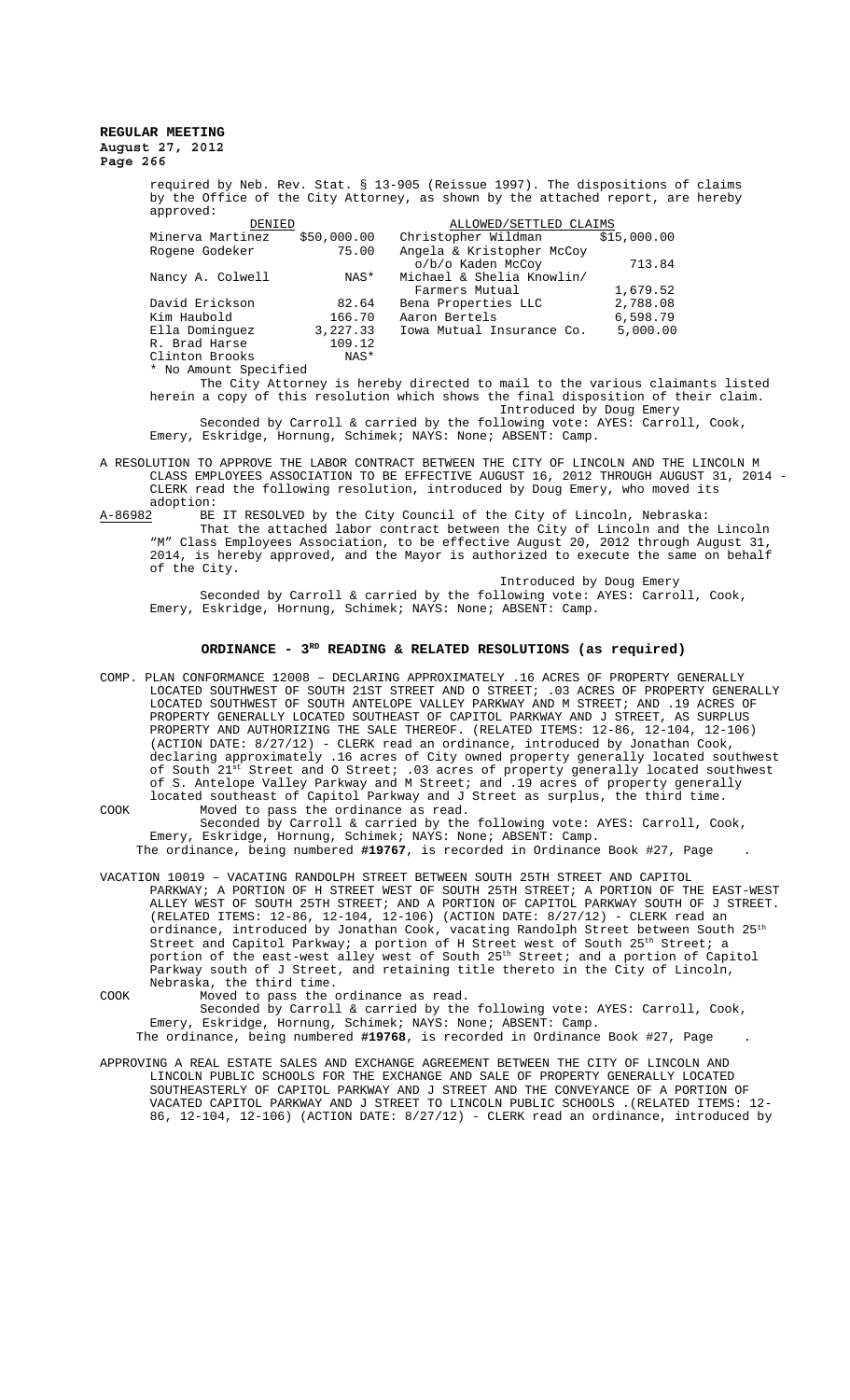Jonathan Cook, approving a Real Estate Purchase and Exchange Agreement between the City of Lincoln and Lancaster County School District 001 authorizing the exchange and sale of property generally located southeasterly of Capitol Parkway and J Street, the third time.

COOK Moved to pass the ordinance as read.

Seconded by Carroll & carried by the following vote: AYES: Carroll, Cook, Emery, Eskridge, Hornung, Schimek; NAYS: None; ABSENT: Camp. The ordinance, being numbered **#19769**, is recorded in Ordinance Book #27, Page .

APPROVING AN INTERLOCAL AGREEMENT BETWEEN THE CITY OF LINCOLN AND LINCOLN PUBLIC SCHOOLS FOR THE FUNDING OF A RENOVATION PROJECT AT SHERMAN FIELD AND THE USE OF SHERMAN FIELD BY LPS - CLERK read an ordinance, introduced by Jonathan Cook, approving and Interlocal Agreement between the City of Lincoln and Lancaster County School District 001 for the funding of a renovation project at Sherman Field and for the use Sherman Field by Lincoln Public Schools for a period of ten years, the third time.

COOK Moved to pass the ordinance as read. Seconded by Carroll & carried by the following vote: AYES: Carroll, Cook, Emery, Eskridge, Hornung, Schimek; NAYS: None; ABSENT: Camp. The ordinance, being numbered **#19770**, is recorded in Ordinance Book #27, Page .

APPROVING AN INTERLOCAL AGREEMENT BETWEEN THE CITY OF LINCOLN AND LINCOLN PUBLIC SCHOOLS FOR DEVELOPMENT OF A PLAYGROUND, WALKWAYS AND RELATED SITE IMPROVEMENTS IN BELMONT PARK ASSOCIATED WITH BELMONT ELEMENTARY SCHOOL AND THE LINCOLN EDUCARE FACILITY - CLERK read an ordinance, introduced by Jonathan Cook, approving an Interlocal Agreement Regarding Playground between the City of Lincoln and Lancaster County School District 001 for development of a playground, walkways and related site improvements in Belmont Park associated with Belmont Elementary School and the Lincoln Educare facility for a period of twenty years with an option to renew for additional five year terms, the third time.

COOK Moved to pass the ordinance as read. Seconded by Carroll & carried by the following vote: AYES: Carroll, Cook, Emery, Eskridge, Hornung, Schimek; NAYS: None; ABSENT: Camp. The ordinance, being numbered **#19771**, is recorded in Ordinance Book #27, Page .

COMP. PLAN CONFORMANCE 12009 – ADOPTING AND APPROVING THE "HOLDREGE/IDYLWILD REDEVELOPMENT PLAN" WITHIN AN AREA GENERALLY BOUNDED BY N. 37TH STREET ON THE EAST 34TH STREET ON THE WEST, HOLDREGE STREET ON THE NORTH AND APPLE STREET ON THE SOUTH FOR REDEVELOPMENT ACTIVITIES CONSISTING OF PUBLIC IMPROVEMENTS, A NEW FRATERNITY AND A MIXED USE DEVELOPMENT (RELATED ITEMS: 12R-190, 12-105) (ACTION DATE: 8/27/12) - CLERK read the following resolution, introduced by Jonathan Cook, who

moved its adoption:<br>A-86983 WHEREAS, the A-86983 MHEREAS, the City Council on July 23, 2012, adopted Resolution No. A-86926 finding an area generally bounded by Holdrege Street on the north, N. 37th Street on the east, Apple Street on the south and N. 34th Street on the west, to be blighted and substandard as defined in the Nebraska Community Development Law (Neb. Rev. Stat.

 § 18-2101, et seq. as amended) and in need of redevelopment; and WHEREAS, the Director of the Urban Development Department has filed with the City Clerk a Redevelopment Plan entitled "Holdrege/Idylwild Redevelopment Plan" which is attached hereto, marked as Attachment "A", and made a part hereof by reference, and has reviewed said plan and has found that it meets the conditions set forth in Neb. Rev. Stat. § 18-2113 (Reissue 2007); and

WHEREAS, on July 13, 2012, a notice of public hearing was mailed postage prepaid to all registered neighborhood associations located in whole or in part within one mile radius of the area to be redeveloped setting forth the time, date, place and purpose of the public hearing to be held on July 25, 2012 before the Lincoln City - Lancaster County Planning Commission regarding the proposed Holdrege/Idylwild Redevelopment Plan, a copy of said notice and list of said registered neighborhood associations having been attached hereto as Attachment "B" and "C" respectively; and

WHEREAS, on August 3, 2012 a notice of public hearing was mailed postage prepaid to the foregoing registered neighborhood associations setting forth the time, date, place, and purpose of the public hearing before the City Council to be held on<br>August 20, 2012, regarding the proposed Holdrege/Idylwild Redevelopment Plan, a copy 20, 2012, regarding the proposed Holdrege/Idylwild Redevelopment Plan, a copy of said notice having been attached hereto as Attachment "D"; and

WHEREAS, on August 3, 2012 and August 10, 2012 a Notice of Public Hearing was published in the Lincoln Journal Star newspaper, setting the time, date, place and purpose of the public hearing to be held on August 20, 2012 regarding the proposed Holdrege/Idylwild Redevelopment Plan for said blighted and substandard area, a copy of such notice having been attached hereto and marked as Attachment "E"; and

WHEREAS, said proposed Holdrege/Idylwild Redevelopment Plan has been submitted to the Lincoln-Lancaster County Planning Commission for review and recommendations, and said Planning Commission on July 25, 2012 found the Plan Amendments to be in conformance with the Comprehensive Plan and recommended approval thereof; and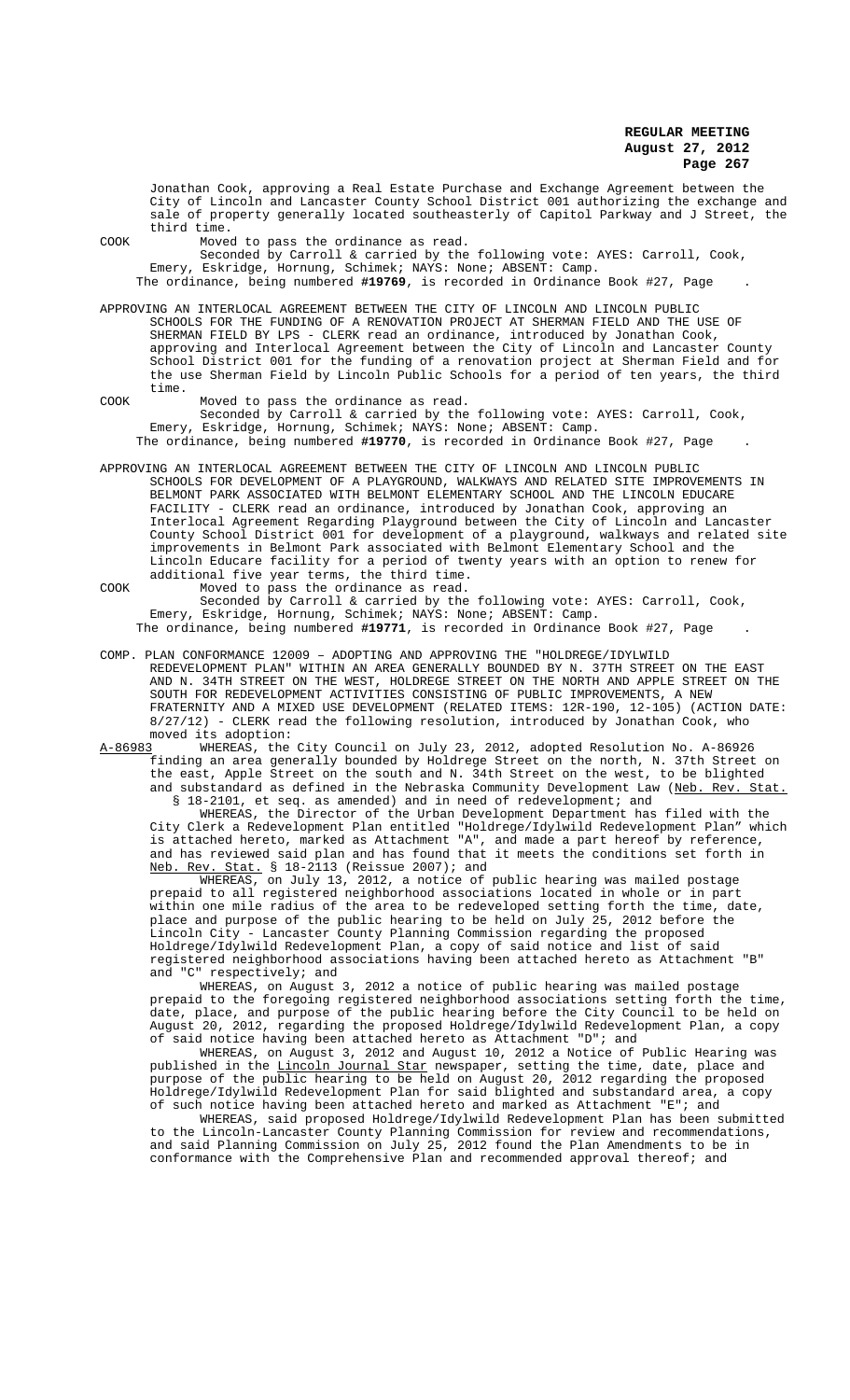> WHEREAS, on August 20, 2012 in the City Council chambers of the County-City Building, 555 South 10th Street, Lincoln, Nebraska, the City Council held a public hearing relating to the proposed Redevelopment Plan and all interested parties were afforded at such public hearing a reasonable opportunity to express their views respecting said proposed modifications to the Redevelopment Plan; and

WHEREAS, the City Council has duly considered all statements made and

materials submitted relating to said proposed Redevelopment Plan. NOW, THEREFORE, IT IS FOUND AND DETERMINED by the City Council of the City of Lincoln, Nebraska as follows:

1. That the Holdrege/Idylwild Redevelopment Plan is described in sufficient detail and is designed with the general purpose of accomplishing a coordinated, adjusted and harmonious development of the City and its environs which will promote the general health, safety and welfare, sound design and arrangement, the wise and efficient expenditure of public funds, and the prevention of the recurrence of unsanitary or unsafe dwelling accommodations or conditions of blight.

2. That the Holdrege/Idylwild Redevelopment Plan is feasible and in conformity with the general plan for the development of the City of Lincoln as a whole and said Plan is in conformity with the legislative declarations and determinations set forth in the Community Development Law.<br>3. That the substandard and blighted conditions

That the substandard and blighted conditions in the Holdrege/Idylwild Redevelopment Plan Area are beyond remedy and control solely by regulatory process and the exercise of police power and cannot be dealt with effectively by the ordinary operations or private enterprise without the aids provided by the Community Development law, specifically including Tax Increment Financing.

4. That elimination of said substandard and blighted conditions under the authority of the Community Development Law is found to be a public purpose and in the

public interest.<br>5. Tha That the Holdrege/Idylwild Redevelopment Plan would not be economically feasible without the use of tax-increment financing.

That the costs and benefits of the redevelopment activities, including costs and benefits to other affected political subdivisions, the economy of the community, and the demand for public and private services have been analyzed by the City Council as the governing body for the City of Lincoln and have been found to be in the long-term best interest of the City of Lincoln.

NOW, THEREFORE, BE IT RESOLVED by the City Council of the City of Lincoln,

Nebraska: 1. That the document entitled "Holdrege/Idylwild Redevelopment Plan" attached hereto as Attachment "A", establishing the Holdrege/Idylwild Redevelopment Plan, is hereby accepted and approved by the City Council as the governing body for the City of Lincoln.

2. That the Urban Development Director, or his authorized representative, is hereby authorized and directed to take all steps necessary to implement the provi-<br>sions of said Redevelopment Plan. of said Redevelopment Plan.<br>3 That the Redevelopme

That the Redevelopment Plan Area for the Holdrege/Idylwild

Redevelopment Plan as described and depicted in the Plan is the Redevelopment Plan Area comprising the property to be included in the area subject to the tax increment provision authorized in the Nebraska Community Development Law.

That the Finance Director is hereby authorized and directed to cause to be drafted and submitted to the City Council any appropriate ordinances and documents for the authorization to provide necessary funds including Community Improvement Financing in accordance with the Community Development Law to finance related necessary and appropriate public acquisitions, improvements and other activities set forth in said Holdrege/Idylwild Redevelopment Plan.

Introduced by Jonathan Cook

Seconded by Carroll & carried by the following vote: AYES: Carroll, Cook, Emery, Eskridge, Hornung, Schimek; NAYS: None; ABSENT: Camp.

# **ORDINANCES - 1ST READING & RELATED RESOLUTIONS (as required)**

- Comp. Plan Conformance 11011 Declaring approximately 1.38 acres of property generally located at South 23rd Street and N Street as surplus property (Related: 12-103, 12- 102) (Action Date: 9/17/12) - CLERK read an ordinance, introduced by Carl Eskridge, declaring approximately 1.38 acres of City owned property generally located at South  $23^{rd}$  Street and N Street as surplus, the first time.
- Approving an Interlocal Agreement between the City and Lancaster County School District 001 to transfer ownership of land at 25th and N Streets to Lincoln Public Schools and to develop and manage a shared parking lot on the subject site (Related: 12-103, 12- 102) (Action Date: 9/17/12) - CLERK read an ordinance, introduced by Carl Eskridge,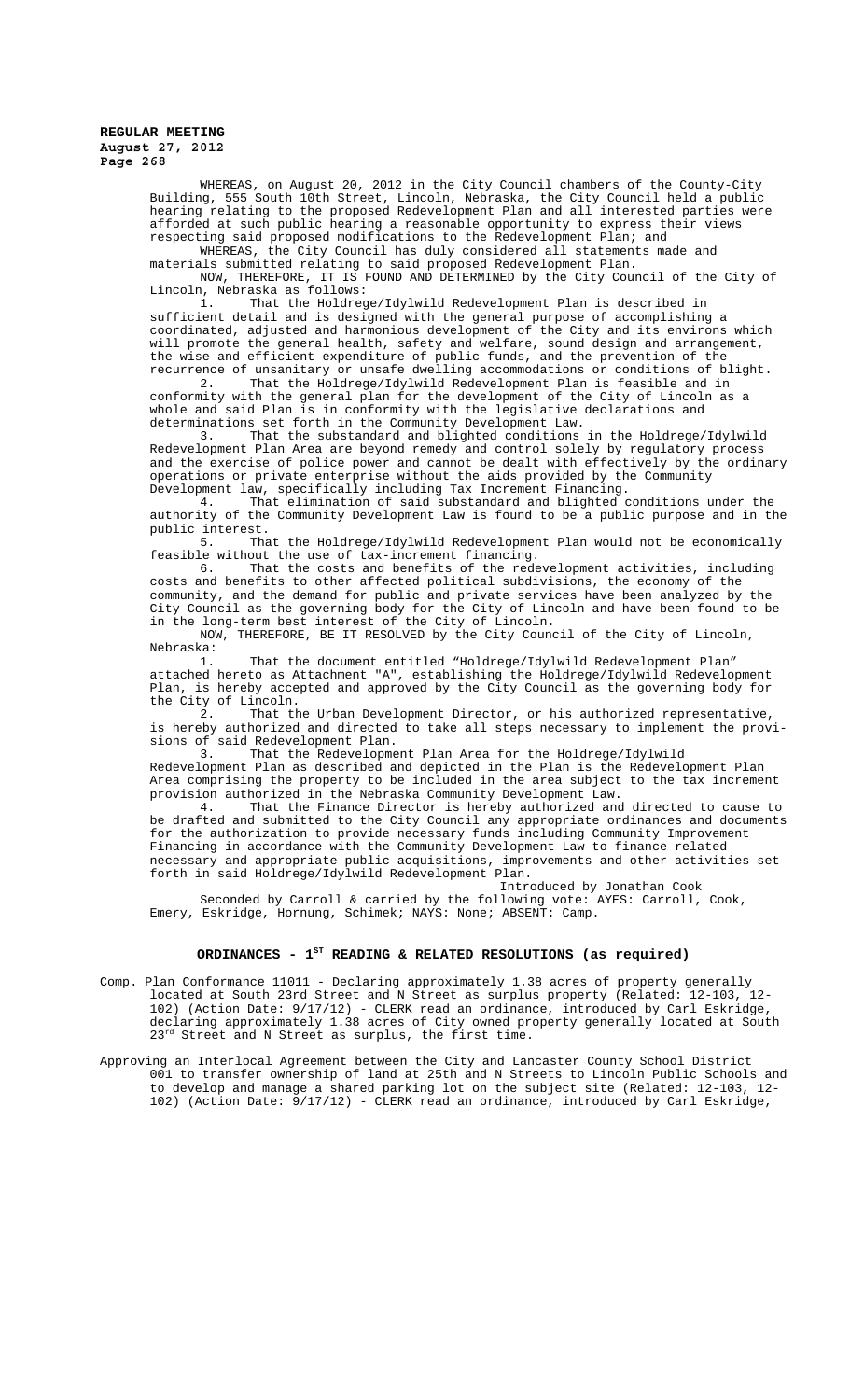approving an Interlocal Agreement between the City of Lincoln and Lancaster County School District 001 to transfer ownership of land at 25th and N Streets to Lincoln Public Schools and to develop and manage a shared parking lot on the subject site, the first time.

- Amending the pay schedule for a certain employee group by adjusting the hourly pay range schedule and schedules of annual, monthly, biweekly and hourly pay range equivalents for employees of the City of Lincoln whose classifications are assigned to pay ranges prefixed by the letter "M" to be effective August 16, 2012 - CLERK read an ordinance, .<br>introduced by Carl Eskridge, adopting pay schedules and schedules of pay ranges for employees of the City of Lincoln, Nebraska whose classifications are assigned to pay ranges prefixed by the letter "M" and repealing Ordinance No. 19424, passed by the City Council on August 9, 2010, the first time.
- Vacation 12004 Vacating North 35th Street between Holdrege Street and Starr Street, and the east 200 feet of the east-west alley between North 34th Street and North 35th Street (Related Items: 12-112, 12R-210, 12R-211, 12R-212) (Action Date: 9/17/12) - CLERK read an ordinance, introduced by Carl Eskridge, vacating North 35th Street between Holdrege Street and Starr Street and the east 200 feet of the east-west alley in Block 1, Idyl-Wild Place, between North 34<sup>th</sup> Street and North 35<sup>th</sup> Street, and retaining title thereto in the City of Lincoln, Lancaster County Nebraska, the first time.
- Approving the Holdrege/Idylwild Redevelopment Agreement between the City, Kappa Foundation and Kinport Corporation relating to the redevelopment of property generally located between North 34th Street and North 37th Street on Holdrege Street. (Related Items: 12-112, 12R-210, 12R-211, 12R-212) (Action Date: 9/17/12)
- Amending the FY 12/13 CIP to authorize and appropriate \$1,127,413 in TIF funds for Holdrege/Idlywild projects. (Related Items: 12-112, 12R-210, 12R-211, 12R-212) (Action Date: 9/17/12)
- Approving the request of Kinport Corporation for a Deviation from the Access Management Policy to allow the removal of the right turn lane in Holdrege Street at 35th Street. (Related Items: 12-112, 12R-210, 12R-11, 12R-212) (Action Date: 9/17/12)

## RESOLUTIONS - 1<sup>st</sup> READING - ADVANCE NOTICE

- APPROVING AN AMENDMENT TO BID NO. 10-162 FOR THE ANNUAL REQUIREMENTS OF BUTTERFLY VALVES AGREEMENT BETWEEN THE CITY OF LINCOLN AND M & H VALVE CO. TO EXTEND THE TERM FOR ONE ADDITIONAL TWO-YEAR TERM FROM AUGUST 1, 2012 THROUGH JULY 31, 2014.
- APPROVING CONTRACT AGREEMENTS BETWEEN THE CITY OF LINCOLN, LANCASTER COUNTY, THE LINCOLN-LANCASTER COUNTY PUBLIC BUILDING COMMISSION, AND GREGG ELECTRIC COMPANY, PROGRESSIVE ELECTRIC, WILLMAR ELECTRIC SERVICE AND HY-ELECTRIC, INC. FOR UNIT PRICE ELECTRICAL SERVICES, PURSUANT TO BID NO. 12-177, FOR FOUR-YEAR TERMS.
- APPROVING CONTRACT AGREEMENTS BETWEEN THE CITY OF LINCOLN, LANCASTER COUNTY, THE LINCOLN-LANCASTER COUNTY PUBLIC BUILDING COMMISSION, AND MWE SERVICES, INC., MID NEBRASKA GRADING & DEMOLITION, INC. AND LEGRANDE EXCAVATING, INC. FOR UNIT PRICE DEMOLITION SERVICES, PURSUANT TO BID NO. 12-149, FOR FOUR-YEAR TERMS.
- APPOINTING CAROLE BURT AND GEORGIA BLOBAUM TO THE COMMUNITY HEALTH ENDOWMENT BOARD OF TRUSTEES FOR TERMS EXPIRING SEPTEMBER 1, 2015.
- REAPPOINTING DOUGLAS GANZ AND DR. MICHAEL MOLVAR TO THE COMMUNITY HEALTH ENDOWMENT BOARD OF TRUSTEES FOR TERMS EXPIRING SEPTEMBER 1, 2015.
- APPOINTING MIKE LANG TO THE DISTRICT ENERGY CORPORATION FOR A TERM EXPIRING DECEMBER 31, 2013.
- REAPPOINTING LINDA CARTER AND MICHAEL DEKALB TO THE STARTRAN ADVISORY BOARD FOR TERMS EXPIRING OCTOBER 20, 2015.
- REAPPOINTING ASHLEY MCWILLIAMS AND MARTY RAMIREZ TO THE MULTICULTURAL ADVISORY COMMITTEE FOR TERMS EXPIRING SEPTEMBER 18, 2015.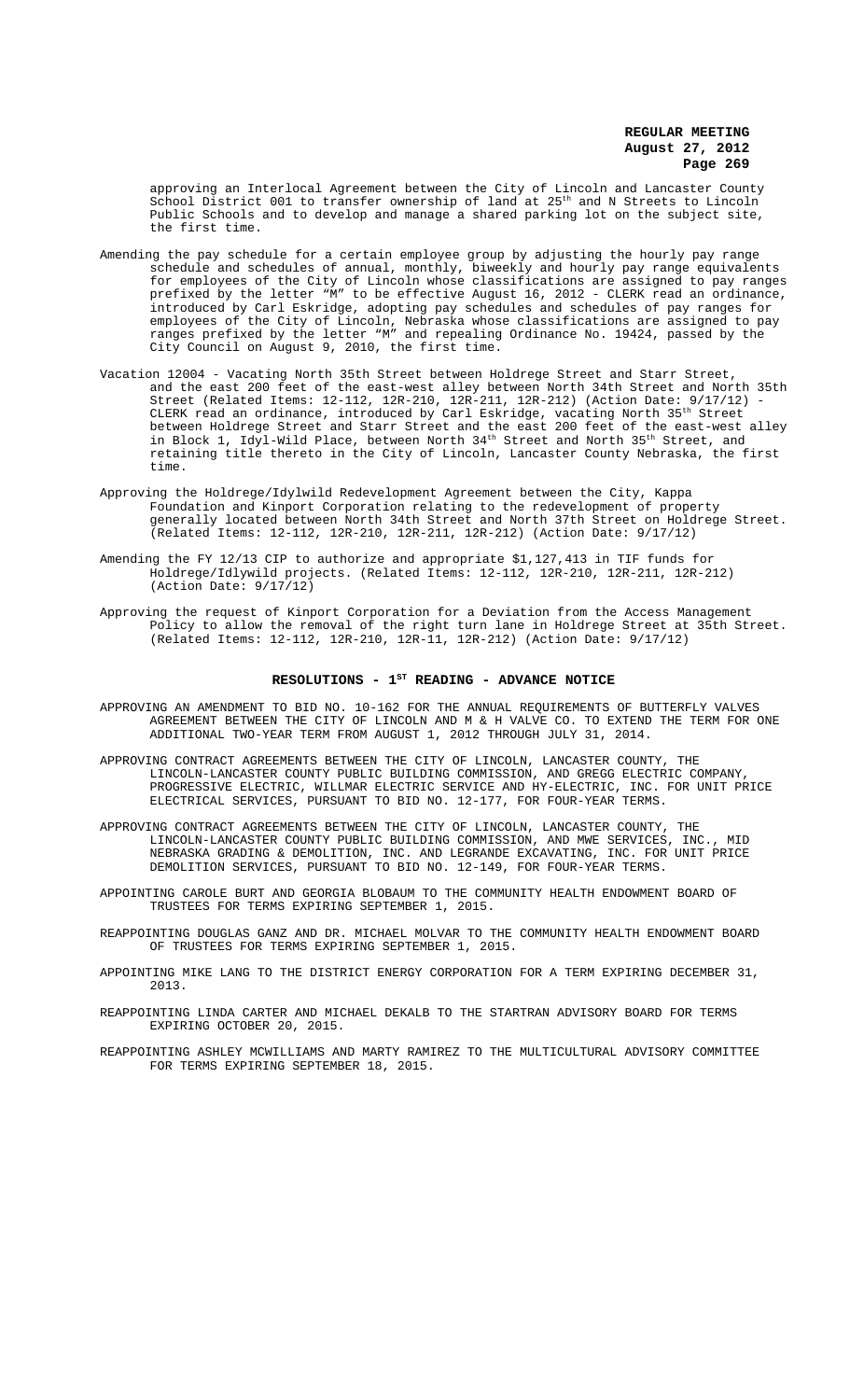APPROVING A PROJECT PROGRAMMING AGREEMENT BETWEEN THE CITY OF LINCOLN AND THE NEBRASKA DEPARTMENT OF ROADS TO ESTABLISH VARIOUS DUTIES AND FUNDING RESPONSIBILITIES FOR A FEDERAL AID PROJECT FOR CONSTRUCTION OF THE SW 40TH VIADUCT OVER BNSF AND MIDDLE CREEK.

## **MISCELLANEOUS BUSINESS - NONE**

#### **OPEN MICROPHONE**

Jane Svoboda, address not given, came forward to discuss various issues. This matter was taken under advisement.

Jim Frohman, 3120 S.  $72^{\text{nd}}$  St. Apt. 156, came forward to request that Council consider an enhanced design to the Civic Plaza. He said a covered Plaza will be more usable more days of the year (a shaded oasis in summer, a protected environment in winter). He foresees other benefits as being the following: providing an event space, more retail & living spaces; generating more tax revenue; expanding the property tax base; creating more jobs; saving money by allowing the developer to pay for most Plaza development costs; redirecting current public art projects to other City locations; and integrating new public art under the Plaza covering. This matter was taken under advisement.

Rob Burns, 1718 G St., came forward to share his experiences due to downtown developments which have affected him in his business enterprise and his personal life. He suggested that from now on City leaders should consider environmental, business and personal impacts before construction projects begin. Mr. Burns said it is not corporate, but rather small businesses like his own, that get squished. This matter was taken under advisement.

Greg L. Votava, 7601 Brummond Dr., came forward to request that Council consider changing an outdated ordinance that deals with lodging houses. He explained the concept as one which would allow homeowners to rent out their houses to visiting football fans & families. The business known as Rent Like a Champion, LLC from South Bend, Indiana, has been providing the needed service for University of Notre Dame fans for six years. The company also operates in 24 university cities across the nation. He said more than 80% of the rentals that they coordinate are to families with children and not the partying type which might disturb the neighborhood. Mr. Votava noted other advantages as being the following: when a security deposit is charged, the damage incident rate is less than 5%; the IRS allows for tax-free rentals of a primary residence up to 14 days; and the local economy benefits from keeping sports fans in town. He provided monetary figures involved in running a lodging house and the income he could reap if he were to provide a lodging house on game-day weekends during the next three months.

Council Chair Hornung requested Mr. Votava to speak to four or five of his neighbors and ask them to provide signature approval of his lodging house plan. Mr. Votava felt it was a fair request and would comply with Chair Hornung's order. This matter was taken under advisement.

Jo Tetherow, 3118 Shirley Ct., came forward to comment on lodge houses. She shared her knowledge of its success in other cities such as the suburb of Pittsford, NY, which rents out high-dollar houses for visitors who travel to large golf tournaments in Rochester. Ms. Tetherow expressed support for a change in the ordinance to allow all residential homeowners the opportunity to rent out their homes and bring money into the City.

This matter was taken under advisement.

Ben Poehlman, 3645 N. 52<sup>nd</sup> St. #3, came forward in support of enacting the Fairness Ordinance but discontinued his comments when Council Chair Hornung advised him that the referendum or repeal of the existing ordinance would be on a future City Council Agenda.

#### This matter was taken under advisement.

Kevin Hauptman, 1500 N. 15<sup>th</sup> St., came forward to clarify statements he has made in the past and the pursuit of his future goals. He suggested going forward with the idea of lodge houses and said he is in favor of using Pershing as a future library. Mr. Hauptmann made reference to his tenacity as a baseball player in his younger years and explained how that constancy carries over to his beliefs today. This matter was taken under advisement.